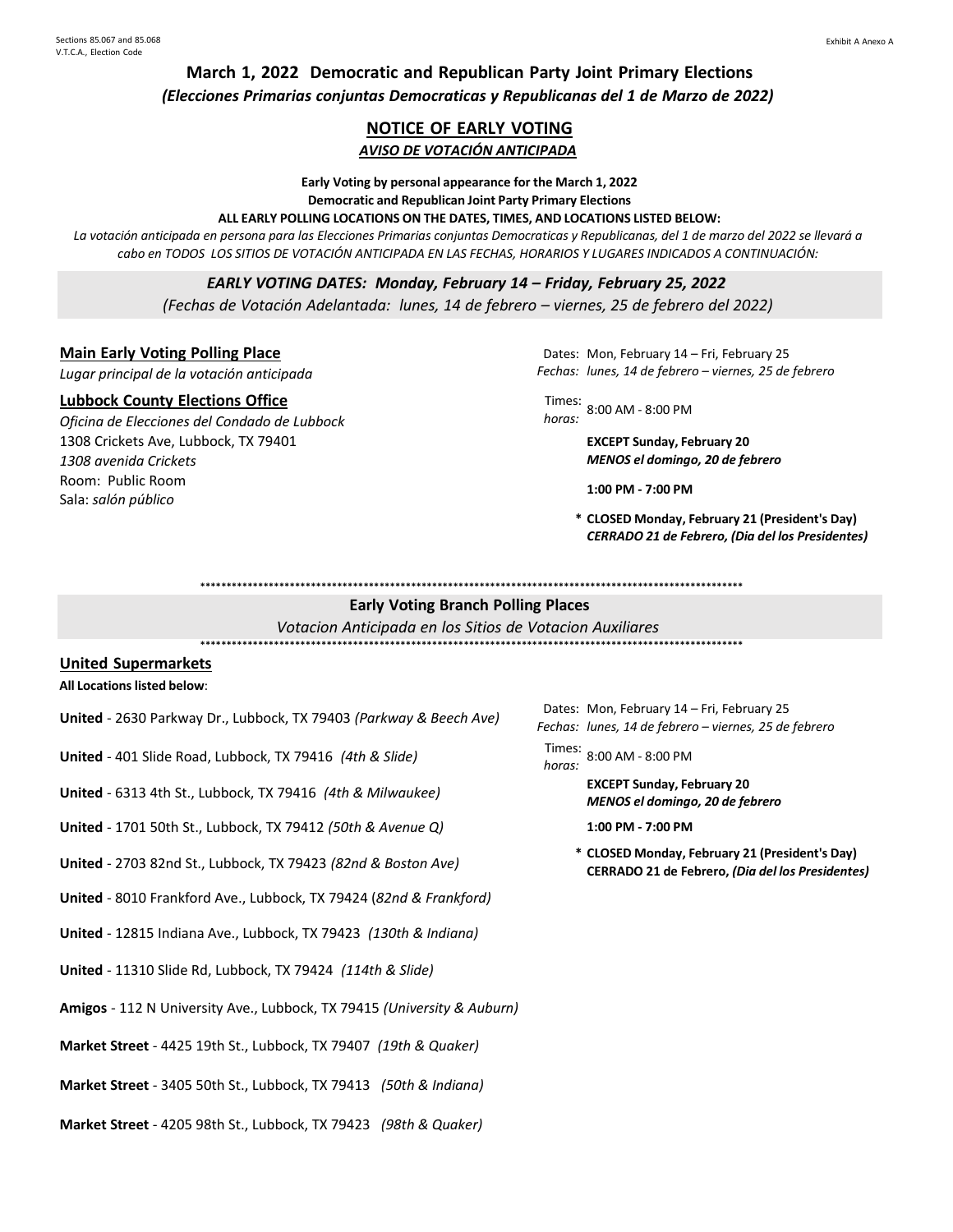# **Abernathy City Hall**

*Municipalidad de Abernathy* 811 Avenue D, Abernathy *811 Avenida D* Room: Community Room *Sala: Salón comunitario* Abernathy, TX 79311 **1:00 PM - 7:00 PM**

#### Exhibit A Anexo A

Dates: Fechas: *lunes, 14 de febrero – viernes, 25 de febrero* Mon, February 14 – Fri, February 25

Times: Horario: 8:00 AM - 8:00 PM

> **EXCEPT Sunday, February 20** *MENOS el domingo, 20 de febrero*

**\* CLOSED Monday, February 21 (President's Day) CERRADO 21 de Febrero,** *(Dia del los Presidentes)*

# **Casey Administration Building**

*Edificio de Administración Casey* 501 7th Street, Wolfforth *501 Calle 7* Room: Room No. 104 *Sala: Salón No. 104* Wolfforth, TX 79382 **1:00 PM - 7:00 PM**

#### **Idalou Community Center**

*Centro de Comunidad Idalou* 202 W. 7th Street, Idalou *202 Calle 7 Oeste* Room: Community Room *Sala: Salón comunitario* Idalou, TX 79329 **1:00 PM - 7:00 PM**

#### Dates: Fechas: Mon, February 14 – Fri, February 25 *lunes, 14 de febrero – viernes, 25 de febrero*

Times: Horario: 8:00 AM - 8:00 PM

> **EXCEPT Sunday, February 20** *MENOS el domingo, 20 de febrero*

- **\* CLOSED Monday, February 21 (President's Day) CERRADO 21 de Febrero,** *(Dia del los Presidentes)*
- Dates: Mon, February 14 – Fri, February 25
- Fechas: *lunes, 14 de febrero – viernes, 25 de febrero*

Times: Horario: 8:00 AM - 8:00 PM

> **EXCEPT Sunday, February 20** *MENOS el domingo, 20 de febrero*

**\* CLOSED Monday, February 21 (President's Day) CERRADO 21 de Febrero,** *(Dia del los Presidentes)*

# **New Deal Community Clubhouse**

*Centro Social de New Deal* 309 S. Monroe Avenue, New Deal *309 Avenida Monroe Sur* Room: Community Room *Sala: Salón comunitario* New Deal, TX 79350 **1:00 PM - 7:00 PM**

Dates: Fechas: *lunes, 14 de febrero – viernes, 25 de febrero* Mon, February 14 – Fri, February 25

Times: Horario: 8:00 AM - 8:00 PM

> **EXCEPT Sunday, February 20** *MENOS el domingo, 20 de febrero*

**\* CLOSED Monday, February 21 (President's Day) CERRADO 21 de Febrero,** *(Dia del los Presidentes)*